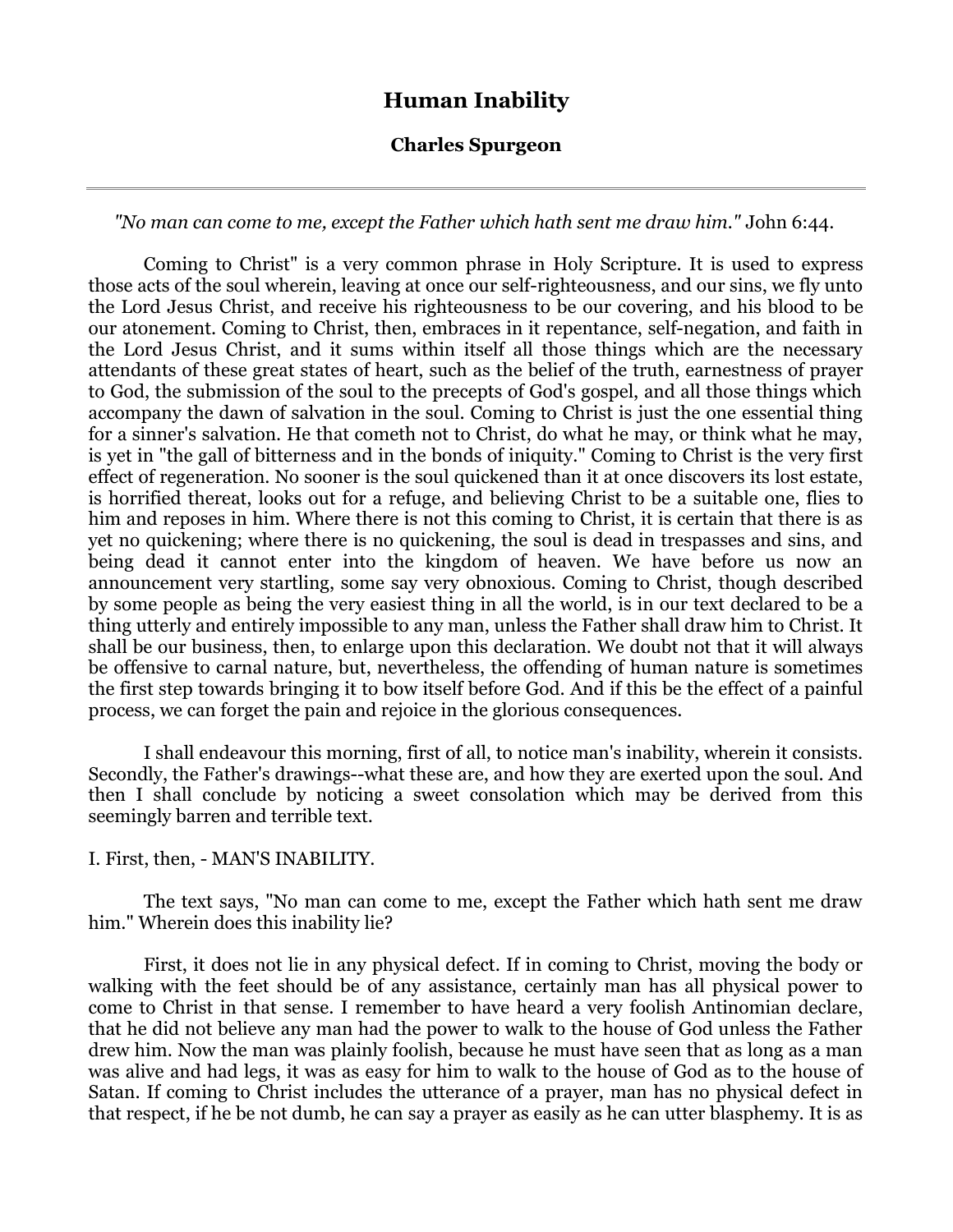easy for a man to sing one of the songs of Zion as to sing a profane and libidinous song. There is no lack of physical power in coming to Christ. All that can be wanted with regard to the bodily strength man most assuredly has, and any part of salvation which consists in that is totally and entirely in the power of man without any assistance from the Spirit of God.

Nor, again, does this inability lie in any mental lack. I can believe this Bible to be true just as easily as I can believe any other book to be true. So far as believing on Christ is an act of the mind, I am just as able to believe on Christ as I am able to believe on anybody else. Let his statement be but true, it is idle to tell me I cannot believe it. I can believe the statement that Christ makes as well as I can believe the statement of any other person. There is no deficiency of faculty in the mind: it is as capable of appreciating as a mere mental act the guilt of sin, as it is of appreciating the guilt of assassination. It is just as possible for me to exercise the mental idea of seeking God, as it is to exercise the thought of ambition. I have all the mental strength and power that can possibly be needed, so far as mental power is needed in salvation at all. Nay, there is not any man so ignorant that he can plead a lack of intellect as an excuse for rejecting the gospel. The defect, then, does not lie either in the body, or, what we are bound to call, speaking theologically, the mind. It is not any lack or deficiency there, although it is the vitiation of the mind, the corruption or the ruin of it, which, after all, is the very essence of man's inability.

Permit me to show you wherein this inability of man really does lie. It lies deep in his nature. Through the fall, and through our own sin, the nature of man has become so debased, and depraved, and corrupt, that it is impossible for him to come to Christ without the assistance of God the Holy Spirit. Now, in trying to exhibit how the nature of man thus renders him unable to come to Christ, you must allow me just to take this figure. You see a sheep; how willingly it feeds upon the herbage! You never knew a sheep sigh after carrion; it could not live on lion's food. Now bring me a wolf; and you ask me whether a wolf cannot eat grass, whether it cannot be just as docile and as domesticated as the sheep. I answer, no; because its nature is contrary thereunto. You say, "Well, it has ears and legs; can it not hear the shepherd's voice, and follow him whithersoever he leadeth it?" I answer, certainly; there is no physical cause why it cannot do so, but its nature forbids, and therefore I say it cannot do so. Can it not be tamed? Cannot its ferocity be removed? Probably it may so far be subdued that it may become apparently tame; but there will always be a marked distinction between it and the sheep, because there is a distinction in nature. Now, the reason why man cannot come to Christ, is not because he cannot come, so far as his body or his mere power of mind is concerned, but because his nature is so corrupt that he has neither the will nor the power to come to Christ unless drawn by the Spirit.

But let me give you a better illustration. You see a mother with her babe in her arms. You put a knife into her hand, and tell her to stab that babe to the heart. She replies, and very truthfully, "I cannot." Now, so far as her bodily power is concerned, she can, if she pleases; there is the knife, and there is the child. The child cannot resist, and she has quite sufficient strength in her hand immediately to stab it to its heart. But she is quite correct when she says she cannot do it. As a mere act of the mind, it is quite possible she might think of such a thing as killing the child, and yet she says she cannot think of such a thing; and she does not say falsely, for her nature as a mother forbids her doing a thing from which her soul revolts. Simply because she is that child's parent she feels she cannot kill it. It is even so with a sinner. Coming to Christ is so obnoxious to human nature that, although, so far as physical and mental forces are concerned, (and these have but a very narrow sphere in salvation) men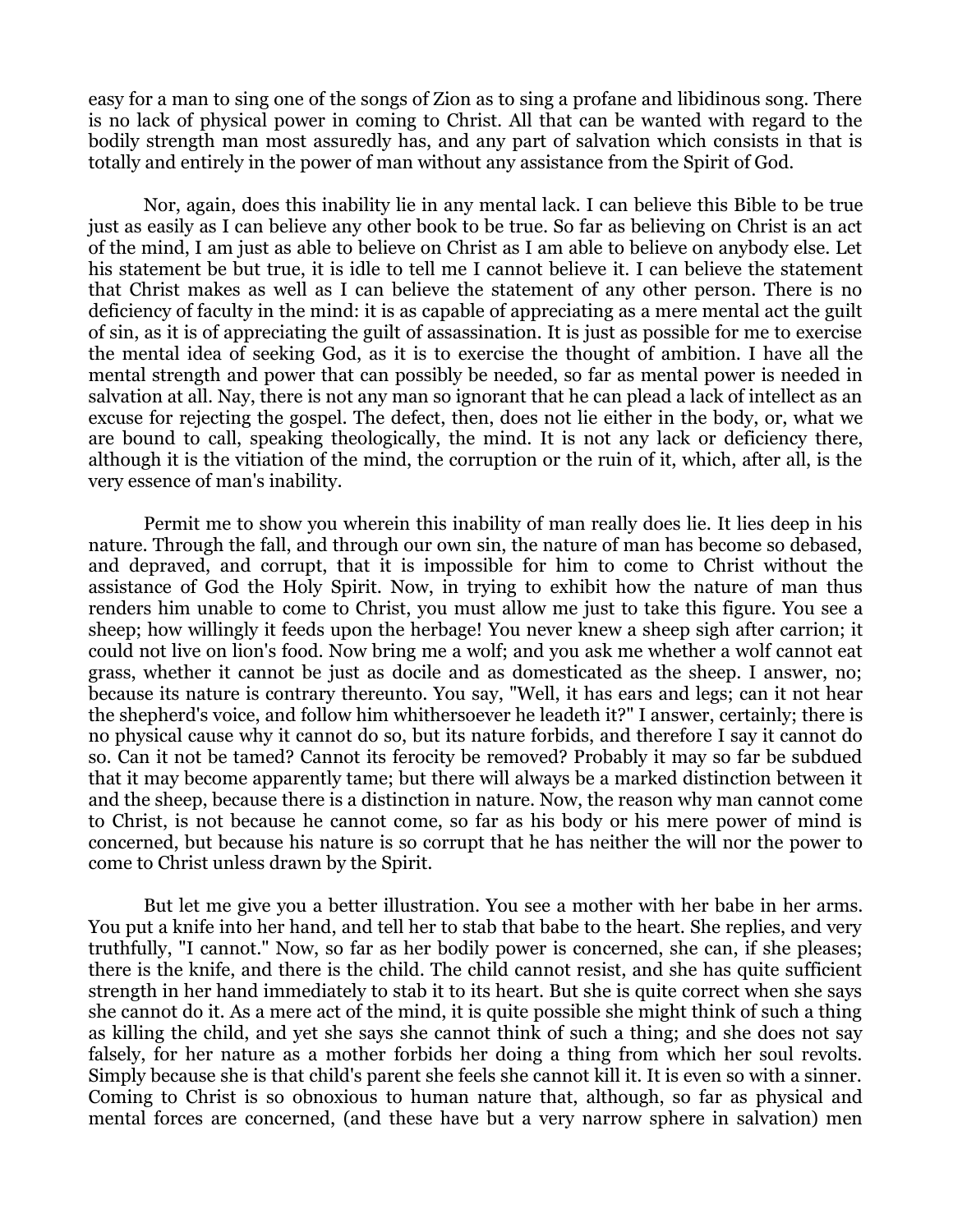could come if they would: it is strictly correct to say that they cannot and will not unless the Father who hath sent Christ doth draw them. Let us enter a little more deeply into the subject, and try to show you wherein this inability of man consists, in its more minute particulars.

1. First, it lies in the obstinacy of the human will. "Oh!" saith the Arminian, "men may be saved if they will." We reply, "My dear sir, we all believe that; but it is just the if they will that is the difficulty. We assert that no man will come to Christ unless he be drawn; nay, we do not assert it, but Christ himself declares it--"Ye will not come unto me that ye might have life;' and as long as that "ye will not come' stands on record in Holy Scripture, we shall not be brought to believe in any doctrine of the freedom of the human will." It is strange how people, when talking about free-will, talk of things which they do not at all understand. "Now," says one, "I believe men can be saved if they will." My dear sir, that is not the question at all. The question is, are men ever found naturally willing to submit to the humbling terms of the gospel of Christ? We declare, upon Scriptural authority, that the human will is so desperately set on mischief, so depraved, and so inclined to everything that is evil, and so disinclined to everything that is good, that without the powerful. supernatural, irresistible influence of the Holy Spirit, no human will ever be constrained towards Christ. You reply, that men sometimes are willing, without the help of the Holy Spirit. I answer--Did you ever meet with any person who was? Scores and hundreds, nay, thousands of Christians have I conversed with, of different opinions, young and old, but it has never been my lot to meet with one who could affirm that he came to Christ of himself, without being drawn. The universal confession of all true believers is this--"I know that unless Jesus Christ had sought me when a stranger wandering from the fold of God, I would to this very hour have been wandering far from him, at a distance from him, and loving that distance well." With common consent, all believers affirm the truth, that men will not come to Christ till the Father who hath sent Christ doth draw them.

2. Again, not only is the will obstinate, but the understanding is darkened. Of that we have abundant Scriptural proof. I am not now making mere assertions, but stating doctrines authoritatively taught in the Holy Scriptures, and known in the conscience of every Christian man--that the understanding of man is so dark, that he cannot by any means understand the things of God until his understanding has been opened. Man is by nature blind within. The cross of Christ, so laden with glories, and glittering with attractions, never attracts him, because he is blind and cannot see its beauties. Talk to him of the wonders of the creation, show to him the many-coloured arch that spans the sky, let him behold the glories of a landscape, he is well able to see all these things; but talk to him of the wonders of the covenant of grace, speak to him of the security of the believer in Christ, tell him of the beauties of the person of the Redeemer, he is quite deaf to all your description; you are as one that playeth a goodly tune, it is true; but he regards not, he is deaf, he has no comprehension. Or, to return to the verse which we so specially marked in our reading, "The natural man receiveth not the things of the Spirit of God, for they are foolishness unto him: neither can he know them because they are spiritually discerned;" and inasmuch as he is a natural man, it is not in his power to discern the things of God. "Well," says one, "I think I have arrived at a very tolerable judgment in matters of theology; I think I understand almost every point." True, that you may do in the letter of it; but in the spirit of it, in the true reception thereof into the soul, and in the actual understanding of it, it is impossible for you to have attained, unless you have been drawn by the Spirit. For as long as that Scripture stands true, that carnal men cannot receive spiritual things, it must be true that you have not received them, unless you have been renewed and made a spiritual man in Christ Jesus. The will, then, and the understanding, are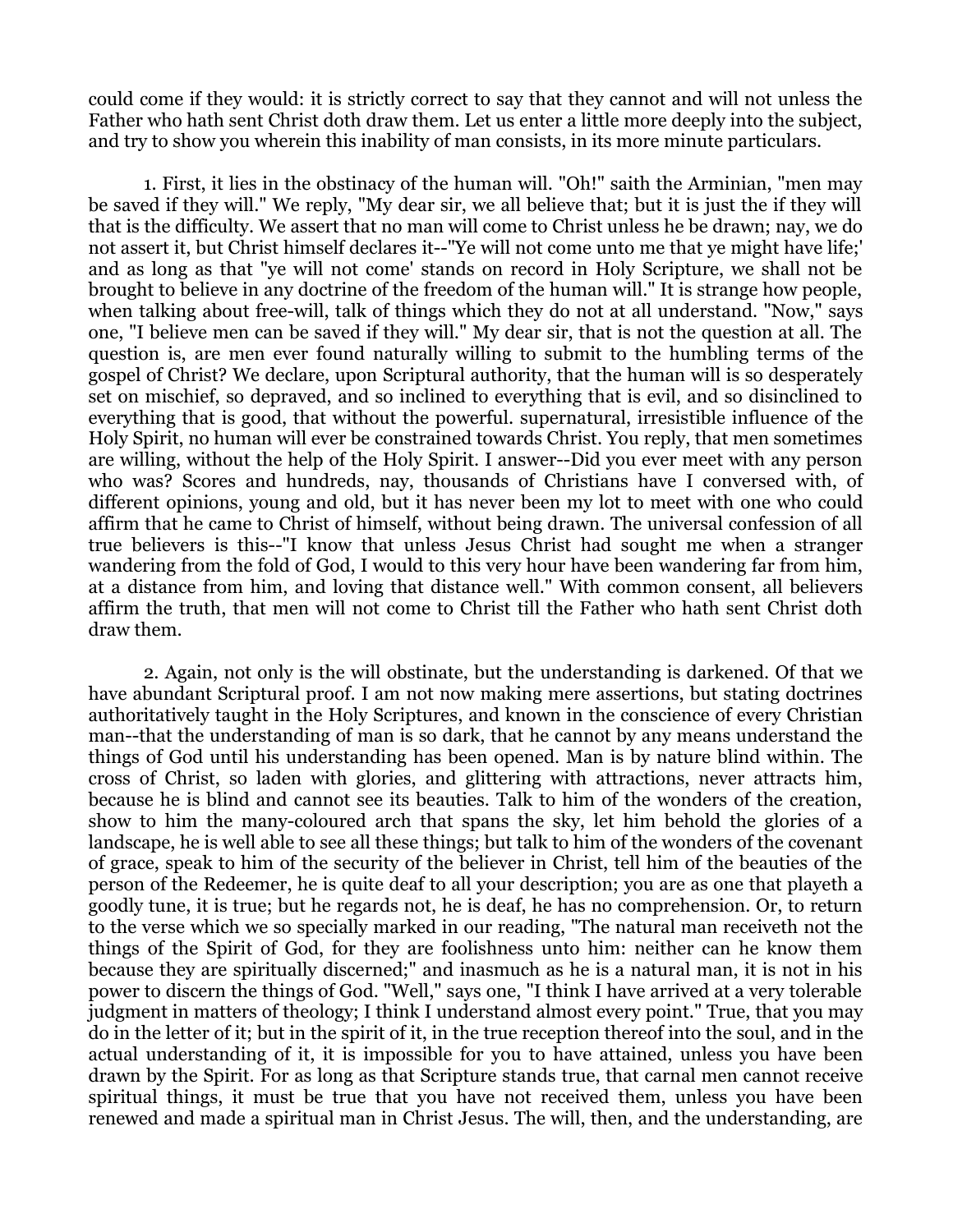two great doors, both blocked up against our coming to Christ, and until these are opened by the sweet influences of the Divine Spirit, they must be for ever closed to anything like coming to Christ.

3. Again, the affections, which constitute a very great part of man, are depraved. Man, as he is, before he receives the grace of God, loves anything and everything above spiritual things. If ye want proof of this, look around you. There needs no monument to the depravity of the human affections. Cast your eyes everywhere--there is not a street, nor a house, nay, nor a heart, which doth not bear upon it sad evidence of this dreadful truth. Why is it that men are not found on the Sabbath Day universally flocking to the house of God? Why are we not more constantly found reading our Bibles? How is it that prayer is a duty almost universally neglected? Why is it that Christ Jesus is so little beloved? Why are even his professed followers so cold in their affections to him? Whence arise these things? Assuredly, dear brethren, we can trace them to no other source than this, the corruption and vitiation of the affections. We love that which we ought to hate, and we hate that which we ought to love. It is but human nature, fallen human nature, that man should love this present life better than the life to come. It is but the effect of the fall, that man should love sin better than righteousness, and the ways of this world better than the ways of God. And again, we repeat it, until these affections be renewed, and turned into a fresh channel by the gracious drawings of the Father, it is not possible for any man to love the Lord Jesus Christ.

4. Yet once more--conscience, too, has been overpowered by the fall. I believe there is no more egregious mistake made by divines, than when they tell people that conscience is the vicegerent of God within the soul, and that it is one of those powers which retains its ancient dignity, and stands erect amidst the fall of its compeers. My brethren, when man fell in the garden, manhood fell entirely; there was not one single pillar in the temple of manhood that stood erect. It is true, conscience was not destroyed. The pillar was not shattered; it fell, and it fell in one piece, and there it lies along, the mightiest remnant of God's once perfect work in man. But that conscience is fallen, I am sure. Look at men. Who among them is the possessor of a "good conscience toward God," but the regenerated man? Do you imagine that if men's consciences always spoke loudly and clearly to them, they would live in the daily commission of acts, which are as opposed to the right as darkness to light? No, beloved; conscience can tell me that I am a sinner, but conscience cannot make me feel that I am one. Conscience may tell me that such-and-such a thing is wrong, but how wrong it is conscience itself does not know. Did any man s conscience, unenlightened by the Spirit, ever tell him that his sins deserved damnation? Or if conscience did do that, did it ever lead any man to feel an abhorrence of sin as sin? In fact, did conscience ever bring a man to such a self-renunciation, that he did totally abhor himself and all his works and come to Christ? No, conscience, although it is not dead, is ruined, its power is impaired, it hath not that clearness of eye and that strength of hand, and that thunder of voice, which it had before the fall; but hath ceased to a great degree, to exert its supremacy in the town of Mansoul. Then, beloved, it becomes necessary for this very reason, because conscience is depraved, that the Holy Spirit should step in, to show us our need of a Saviour, and draw us to the Lord Jesus Christ.

"Still," says one, "as far as you have hitherto gone, it appears to me that you consider that the reason why men do not come to Christ is that they will not, rather than they cannot." True, most true. I believe the greatest reason of man's inability is the obstinacy of his will. That once overcome, I think the great stone is rolled away from the sepulchre, and the hardest part of the battle is already won. But allow me to go a little further. My text does not say, "No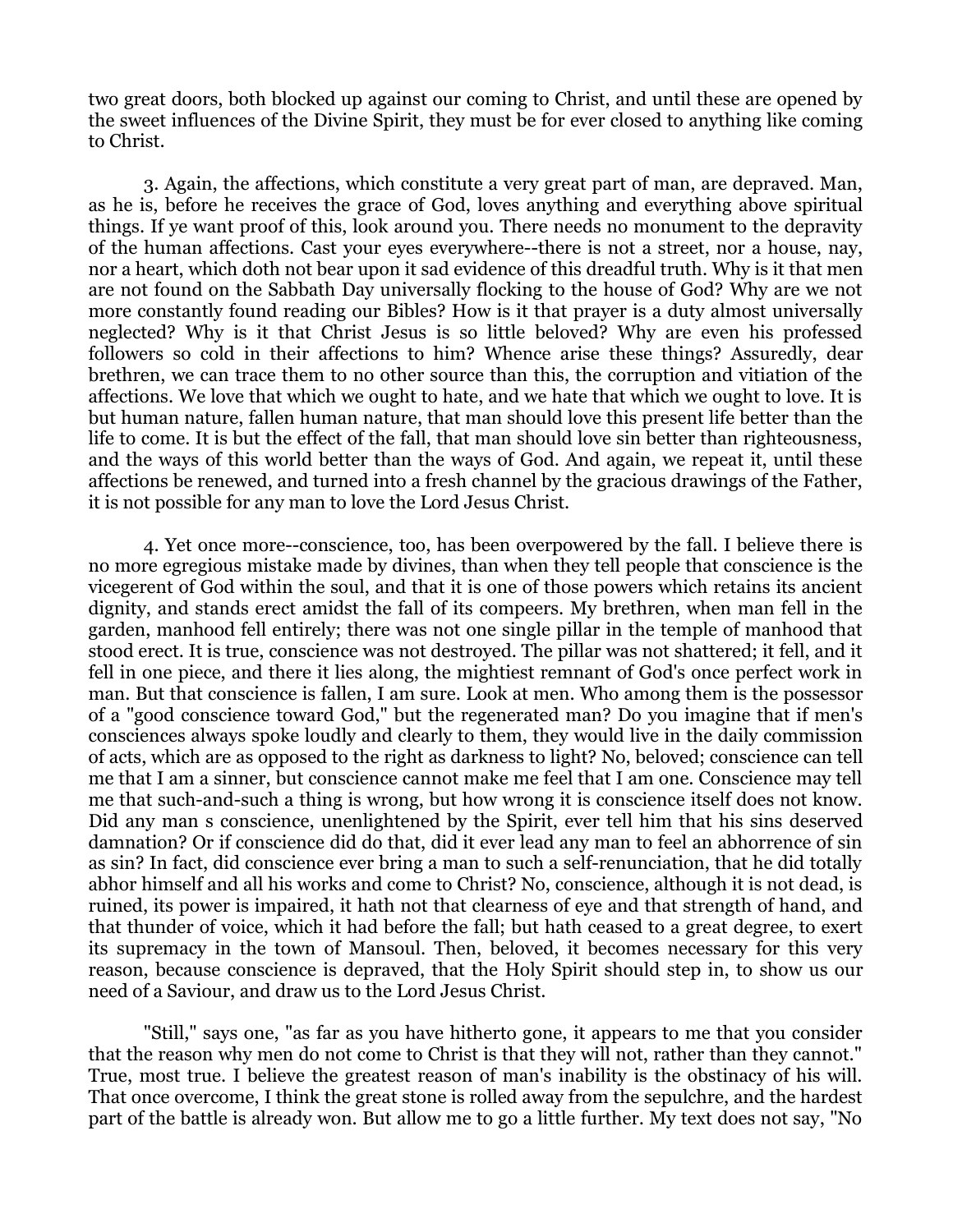man will come," but it says, "No man can come." Now, many interpreters believe that the can here, is but a strong expression conveying no more meaning than the word will. I feel assured that this is not correct. There is in man, not only unwillingness to be saved, but there is a spiritual powerlessness to come to Christ; and this I will prove to every Christian at any rate. Beloved, I speak to you who have already been quickened by the divine grace, does not your experience teach you that there are times when you have a will to serve God, and yet have not the power? Have you not sometimes been obliged to say that you have wished to believe. but you have had to pray, Lord, help mine unbelief?" Because, although willing enough to receive God's testimony, your own carnal nature was too strong for you, and you felt you needed supernatural help. Are you able to go into your room at any hour you choose, and to fall upon your knees and say, "Now, it is my will that I should be very earnest in prayer, and that I should draw near unto God ?" I ask, do you find your power equal to your will? You could say, even at the bar of God himself, that you are sure you are not mistaken in your willingness; you are willing to be wrapt up in devotion, it is your will that your soul should not wander from a pure contemplation of the Lord Jesus Christ, but you find that you cannot do that, even when you are willing, without the help of the Spirit. Now, if the quickened child of God finds a spiritual inability, how much more the sinner who is dead in trespasses and sin? If even the advanced Christian, after thirty or forty years, finds himself sometimes willing and yet powerless--if such be his experience,--does it not seem more than likely that the poor sinner who has not yet believed, should find a need of strength as well as a want of will?

But, again, there is another argument. If the sinner has strength to come to Christ, I should like to know how we are to understand those continual descriptions of the sinner's state which we meet with in God's holy Word? Now, a sinner is said to be dead in trespasses and sins. Will you affirm that death implies nothing more than the absence of a will? Surely a corpse is quite as unable as unwilling. Or again, do not all men see that there is a distinction between will and power: might not that corpse be sufficiently quickened to get a will, and yet be so powerless that it could not lift as much as its hand or foot? Have we never seen cases in which persons have been just sufficiently re-animated to give evidence of life, and have yet been so near death that they could not have performed the slightest action? Is there not a clear difference between the giving or the will and the giving of power? It is quite certain, however, that where the will is given, the power will follow. Make a man willing, and he shall be made powerful; for when God gives the will, he does not tantalize man by giving him to wish for that which he is unable to do; nevertheless he makes such a division between the will and the power, that it shall be seen that both things are quite distinct gifts of the Lord God.

Then I must ask one more question: if all that were needed to make a man willing, do you not at once degrade the Holy Spirit? Are we not in the habit of giving all the glory of salvation wrought in us to God the Spirit? But now, if all that God the Spirit does for me is to make me willing to do these things for myself, am I not in a great measure a sharer with the Holy Spirit in the glory? and may I not boldly stand up and say, "It is true the Spirit gave me the will to do it, but still I did it myself, and therein will I glory; for if I did these things myself without assistance from on high, I will not cast my crown at his feet; it is my own crown, I earned it, and I will keep it." Inasmuch as the Holy Spirit is evermore in Scripture set forth as the person who worketh in us to will and to do of his own good pleasure, we hold it to be a legitimate inference that he must do something more for us than the mere making of us willing, and that therefore there must be another thing besides want of will in a sinner--there must be absolute and actual want of power.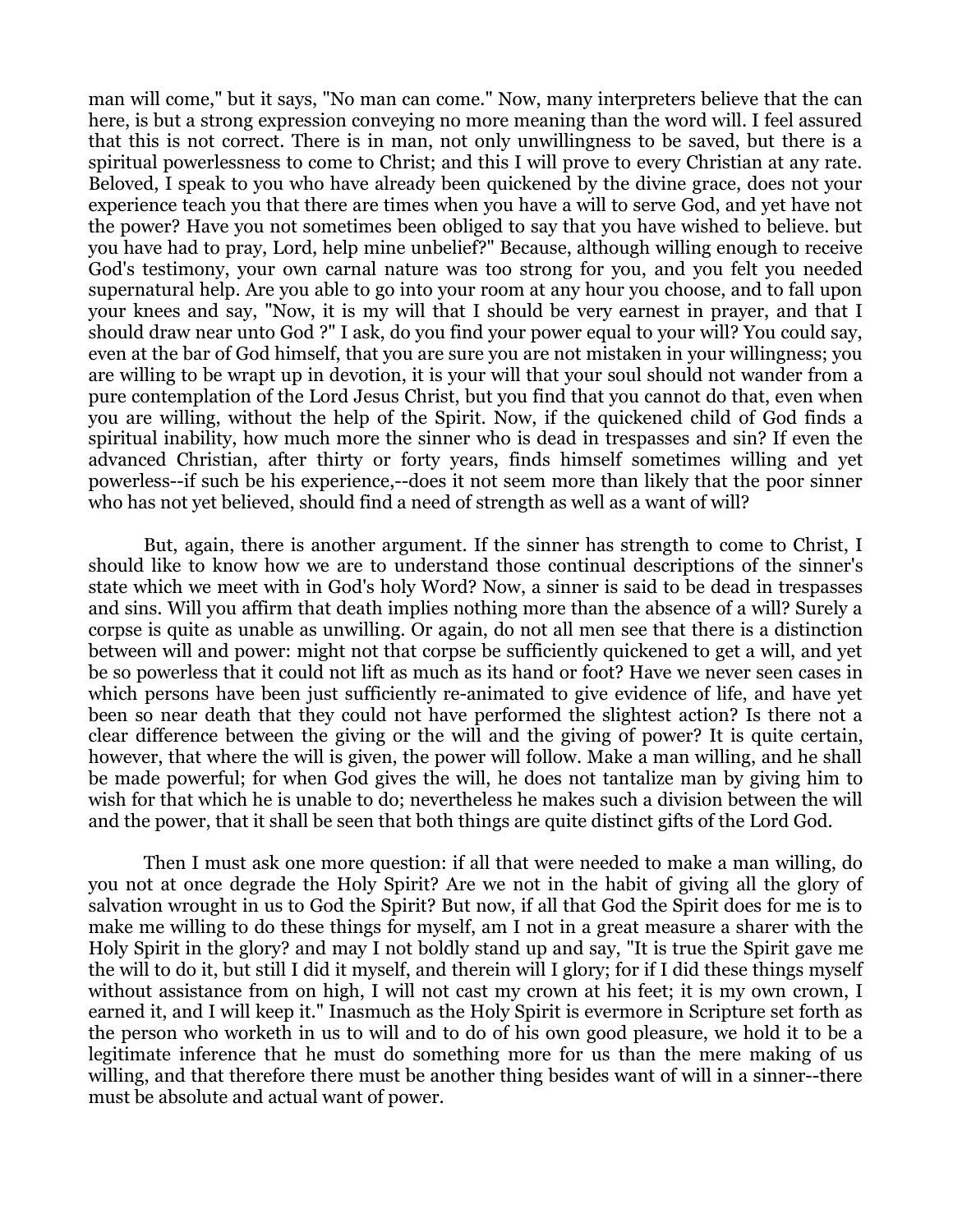Now, before I leave this statement, let me address myself to you for a moment. I am often charged with preaching doctrines that may do a great deal of hurt. Well, I shall not deny the charge, for I am not careful to answer in this matter. I have my witnesses here present to prove that the things which I have preached have done a great deal of hurt, but they have not done hurt either to morality or to God's Church; the hurt has been on the side of Satan. There are not ones or twos but many hundreds who this morning rejoice that they have been brought near to God; from having been profane Sabbath-breakers, drunkards, or worldly persons, they have been brought to know and love the Lord Jesus Christ; and if this be any hurt may God of his infinite mercy send us a thousand times as much. But further, what truth is there in the world which will not hurt a man who chooses to make hurt of it? You who preach general redemption, are very fond of proclaiming the great truth of God's mercy to the last moment. But how dare you preach that? Many people make hurt of it by putting off the day of grace, and thinking that the last hour may do as well as the first. Why, if we never preached anything which man could misuse, and abuse, we must hold our tongues for ever.

Still says one, "Well then, if I cannot save myself, and cannot come to Christ, I must sit still and do nothing." If men do say so, on their own heads shall be their doom. We have very plainly told you that there are many things you can do. To be found continually in the house of God is in your power; to study the Word of God with diligence is in your power; to renounce your outward sin, to forsake the vices in which you indulge, to make your life honest, sober, and righteous, is in your power. For this you need no help from the Holy Spirit; all this you can do yourself; but to come to Christ truly is not in your power, until you are renewed by the Holy Ghost. But mark you, your want of power is no excuse, seeing that you have no desire to come, and are living in wilful rebellion against God. Your want of power lies mainly in the obstinacy of nature. Suppose a liar says that it is not in his power to speak the truth, that he has been a liar so long, that he cannot leave it off; is that an excuse for him? Suppose a man who has long indulged in lust should tell you that he finds his lusts have so girt about him like a great iron net that he cannot get rid of them, would you take that as an excuse? Truly it is none at all. If a drunkard has become so foully a drunkard, that he finds it impossible to pass a public--house without stepping in, do you therefore excuse him? No, because his inability to reform, lies in his nature, which he has no desire to restrain or conquer. The thing that is done, and the thing that causes the thing that is done, being both from the root of sin, are two evils which cannot excuse each other, What though the Ethiopian cannot change his skin, nor the leopard his spots? It is because you have learned to do evil that you cannot now learn to do well; and instead, therefore, of letting you sit down to excuse yourselves, let me put a thunderbolt beneath the seat of your sloth, that you may be startled by it and aroused. Remember, that to sit still is to be damned to all eternity. Oh! that God the Holy Spirit might make use of this truth in a very different manner! Before I have done I trust I shall be enabled to show you how it is that this truth, which apparently condemns men and shuts them out, is, after all, the great truth, which has been blessed to the conversion of men.

### II. Our second point is - THE FATHER'S DRAWINGS.

"No man can come to me, except the Father which hath sent me draw him." How then does the Father draw men? Arminian divines generally say that God draws men by the preaching of the gospel. Very true; the preaching of the gospel is the instrument of drawing men, but there must be some thing more than this. Let me ask to whom did Christ address these words? Why, to the people of Capernaum, where he had often preached, where he had uttered mournfully and plaintively the woes of the law and the invitations of the gospel. In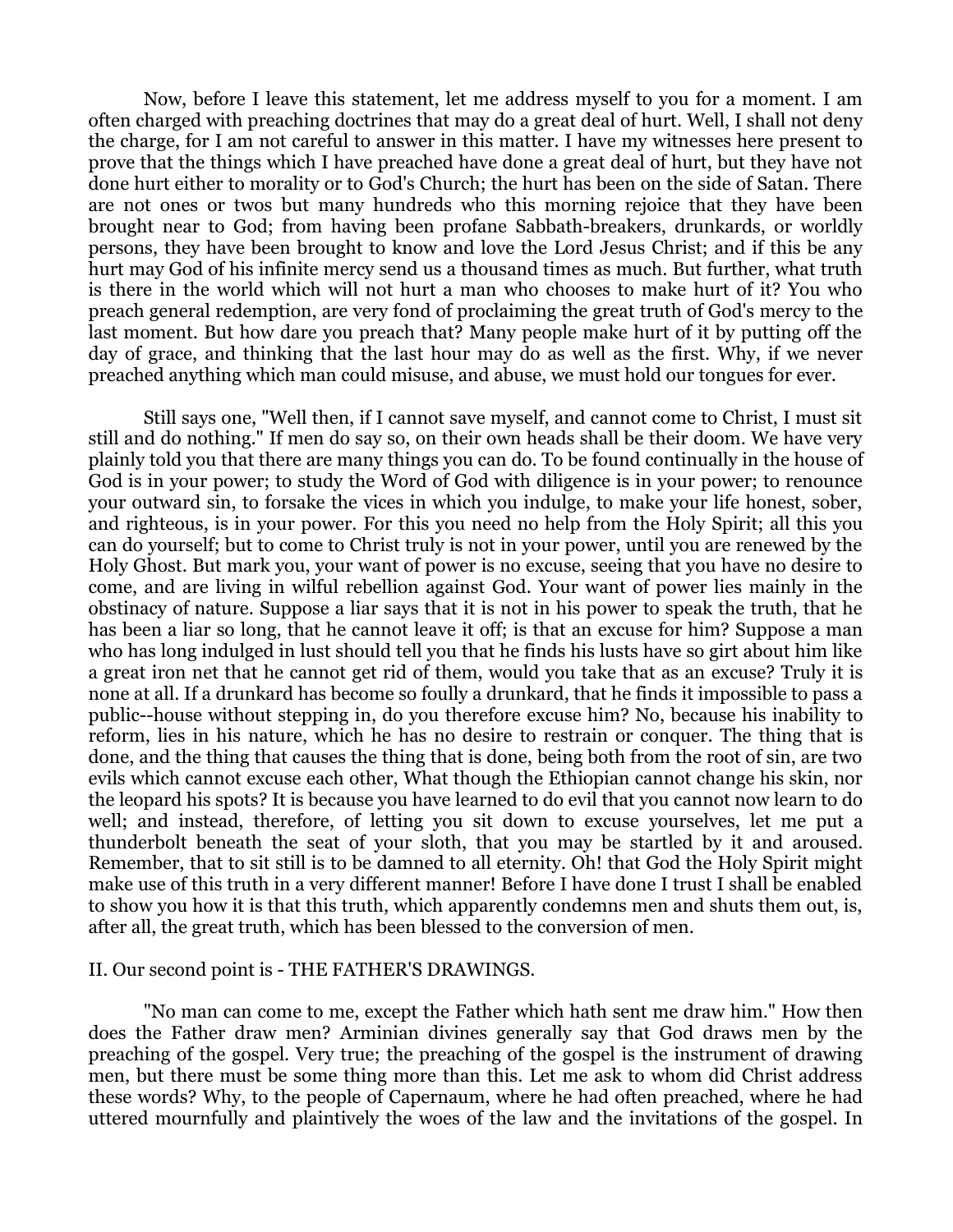that city he had done many mighty works and worked many miracles. In fact, such teaching and such miraculous attestation had he given to them, that he declared that Tyre and Sidon would have repented long ago in sack-cloth and ashes, if they had been blessed with such privileges. Now, if the preaching of Christ himself did not avail to the enabling these men to come to Christ, it cannot be possible that all that was intended by the drawing of the Father was simply preaching. No, brethren, you must note again, he does not say no man can come except the minister draw him, but except the Father draw him.

Now there is such a thing as being drawn by the gospel, and drawn by the minister, without being drawn by God. Clearly, it is a divine drawing that is meant, a drawing by the Most High God--the First Person of the most glorious Trinity sending out the Third Person, the Holy Spirit, to induce men to come to Christ. Another person turns round and says with a sneer, "Then do you think that Christ drags men to himself, seeing that they are unwilling!" I remember meeting once with a man who said to me, Sir, you preach that Christ takes people by the hair of their heads and drags them to himself" I asked him whether he could refer to the date of the sermon wherein I preached that extraordinary doctrine, for if he could, I should be very much obliged. However, he could not. But said I, while Christ does not drag people to himself by the hair of their heads, I believe that, he draws them by the heart quite as powerfully as your caricature would suggest. Mark that in the Father's drawing there is no compulsion whatever; Christ never compelled any man to come to him against his will. If a man be unwilling to be saved, Christ does not save him against his will. How, then, does the Holy Spirit draw him? Why, by making him willing. It is true he does not use "moral suasion;" he knows a nearer method of reaching the heart. He goes to the secret fountain of the heart, and he knows how, by some mysterious operation, to turn the will in an opposite direction, so that, as Ralph Erskine paradoxically puts it, the man is saved "with full consent against his will;" that is, against his old will he is saved. But he is saved with full consent, for he is made willing in the day of God's power. Do not imagine that any man will go to heaven kicking and struggling all the way against the hand that draws him. Do not conceive that any man will be plunged in the bath of a Saviour's blood while he is striving to run away from the Saviour. Oh, no. It is quite true that first of all man is unwilling to be saved. When the Holy Spirit hath put his influence into the heart, the text is fulfilled--"draw me and I will run after thee." We follow on while he draws us, glad to obey the voice which once we had despised. But the gist of the matter lies in the turning of the will. How that is done no flesh knoweth; it is one of those mysteries that is clearly perceived as a fact, but the cause of which no tongue can tell, and no heart can guess.

The apparent way, however, in which the Holy Spirit operates, we can tell you. The first thing the Holy Spirit does when he comes into a man's heart is this: he finds him with a very good opinion of himself: and there is nothing which prevents a man coming to Christ like a good opinion of himself. Why, says man, "I don't want to come to Christ. I have as good a righteousness as anybody can desire. I feel I can walk into heaven on my own rights." The Holy Spirit lays bare his heart, lets him see the loathsome cancer that is there eating away his life, uncovers to him all the blackness and defilement of that sink of hell, the human heart, and then the man stands aghast. "I never thought I was like this. Oh! those sins I thought were little, have swelled out to an immense stature. What I thought was a mole-hill has grown into a mountain; it was but the hyssop on the wall before, but now it has become a cedar of Lebanon. Oh," saith the man within himself, "I will try and reform; I will do good deeds enough to wash these black deeds out." Then comes the Holy Spirit and shows him that he cannot do this, takes away all his fancied power and strength, so that the man falls down on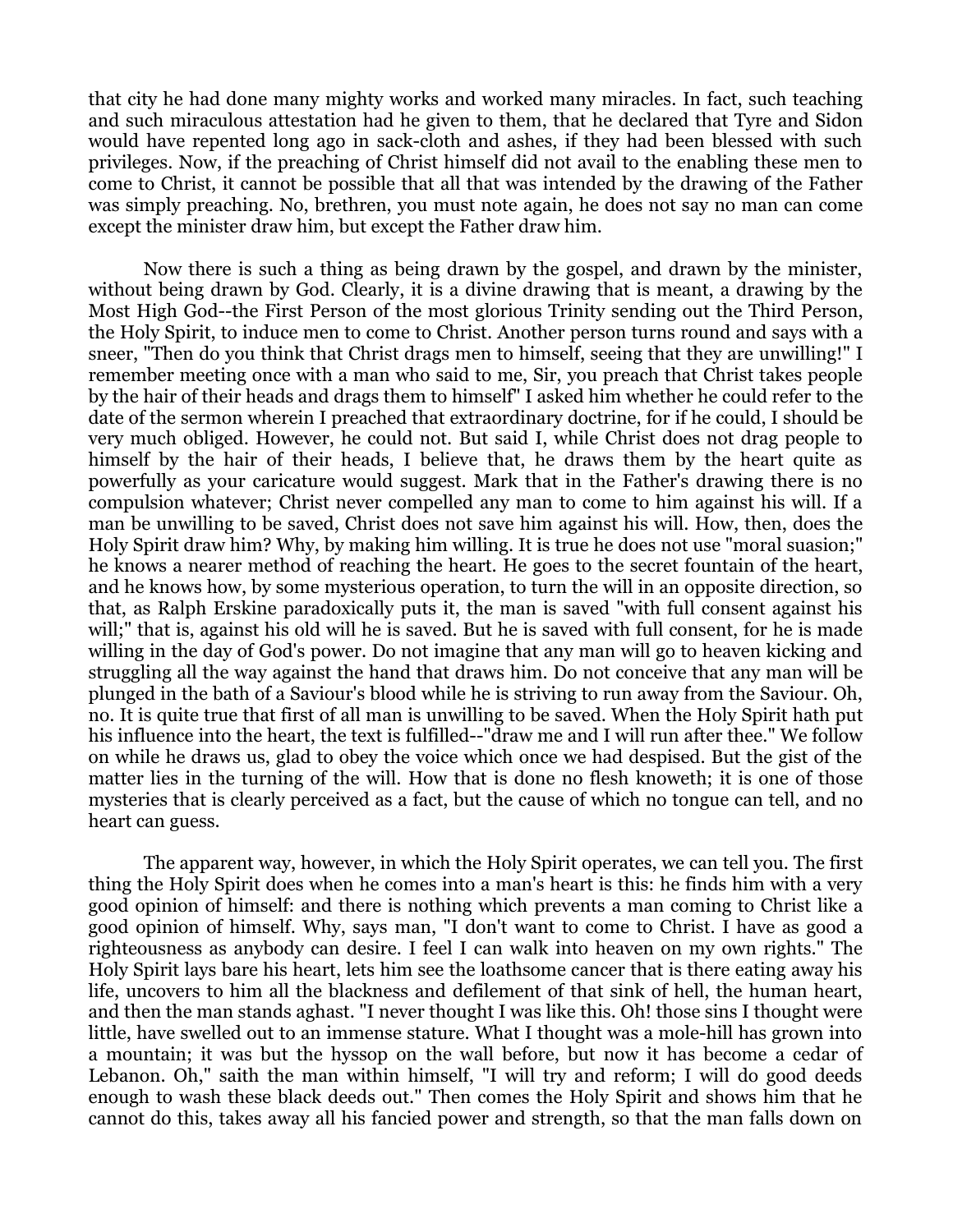his knees in agony, and cries, "Oh! once I thought I could save myself by my good works, but now I find that

Could my tears for ever flow, Could my zeal no respite know All for sin could not atone, Thou must save and thou alone.

Then the heart sinks, and the man is ready to despair. And saith he, "I never can be saved. Nothing can save me." Then, comes the Holy Spirit and shows the sinner the cross of Christ, gives him eyes anointed with heavenly eye-salve, and says, "Look to yonder cross. that Man died to save sinners; you feel that you are a sinner; he died to save you." And he enables the heart to believe, and to come to Christ. And when it comes to Christ, by this sweet drawing of the Spirit, it finds "a peace with God which passeth all understanding, which keeps his heart and mind through Jesus Christ our Lord." Now, you will plainly perceive that all this may be done without any compulsion. Man is as much drawn willingly, as if he were not drawn at all; and he comes to Christ with full consent, with as full a consent as if no secret influence had ever been exercised in his heart. But that influence must be exercised, or else there never has been and there never will be, any man who either can or will come to the Lord Jesus Christ.

III. And, now, we gather up our ends, and conclude by trying to make a practical application of the doctrine; and we trust a comfortable one.

"Well," says one, "if what this man preaches be true, what is to become of my religion? for do you know I have been a long while trying, and I do not like to hear you say a man cannot save himself. I believe he can, and I mean to persevere; but if I am to believe what you say, I must give it all up and begin again." My dear friends, it will be a very happy thing if you do. Do not think that I shall be at all alarmed if you do so. Remember, what you are doing is building your house upon the sand, and it is but an act of charity if I can shake it a little for you. Let me assure you, in God's name, if your religion has no better foundation than your own strength, it will not stand you at the bar of God. Nothing will last to eternity, but that which came from eternity. Unless the everlasting God has done a good work in your heart, all you may have done must be unravelled at the last day of account. It is all in vain for you to be a church-goer or chapel-goer, a good keeper of the Sabbath, an observer of your prayers: it is all in vain for you to be honest to your neighbours and reputable in your conversation; if you hope to be saved by these things, it is all in vain for you to trust in them. Go on; be as honest as you like, keep the Sabbath perpetually, be as holy as you can. I would not dissuade you from these things. God forbid; grow in them, but oh, do not trust in them, for if you rely upon these things you will find they will fail you when most you need them. And if there be anything else that you have found yourself able to do unassisted by divine grace, the sooner you can get rid of the hope that has been engendered by it the better for you, for it is a foul delusion to rely upon anything that flesh can do. A spiritual heaven must be inhabited by spiritual men, and preparation for it must be wrought by the Spirit of God.

"Well," cries another, "I have been sitting under a ministry where I have been told that I could, at my own option, repent and believe, and the consequence is that I have been putting it off from day to day. I thought I could come one day as well as another; that I had only to say, "Lord, have mercy upon me,' and believe, and then I should be saved. Now you have taken all this hope away for me, sir; I feel amazement and horror taking hold upon me."